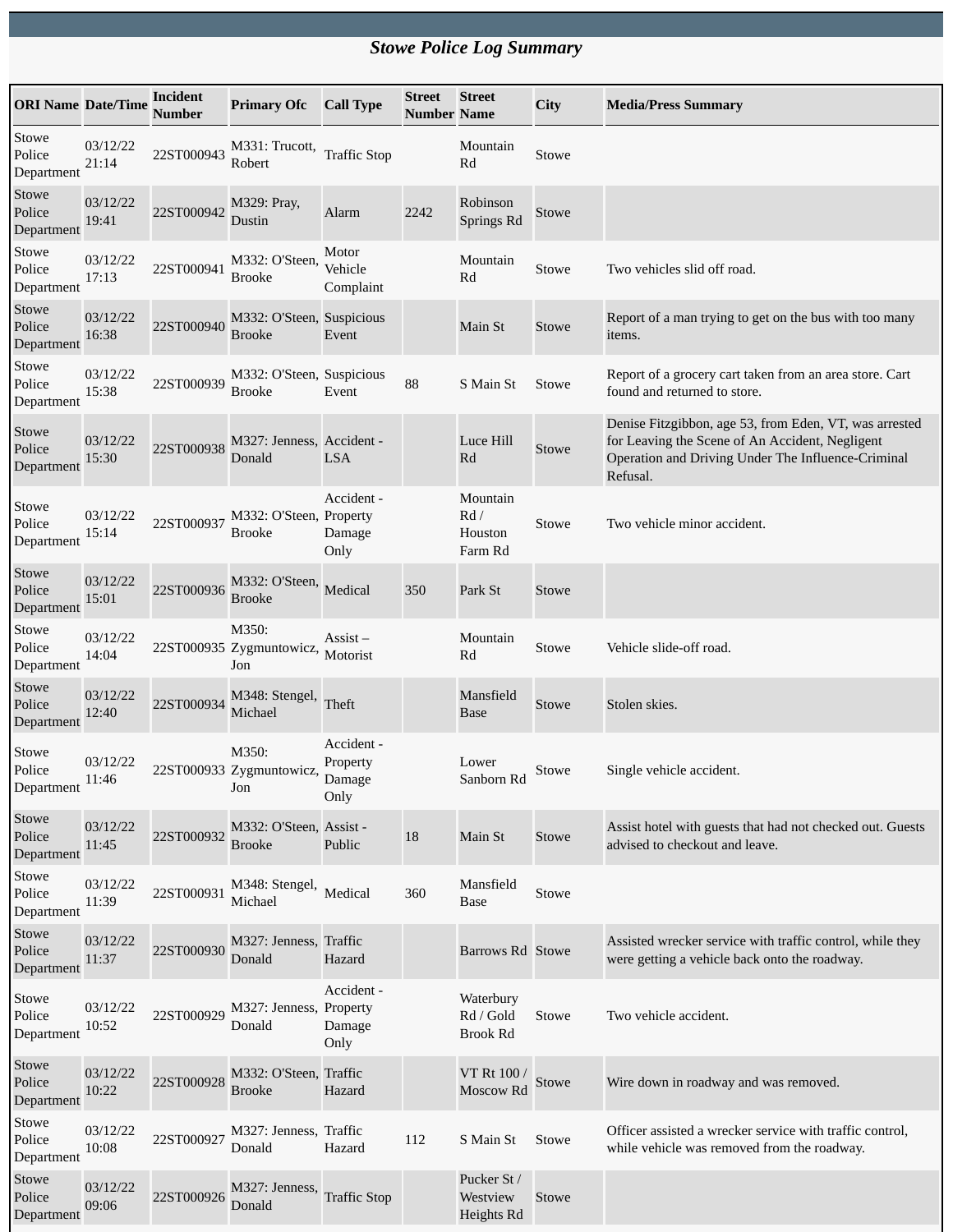| <b>ORI Name Date/Time</b>     |                   | <b>Incident</b><br>Number | <b>Primary Ofc</b>                         | <b>Call Type</b>                         | <b>Street</b><br>Number Name | <b>Street</b>                           | City         | <b>Media/Press Summary</b>                                                            |
|-------------------------------|-------------------|---------------------------|--------------------------------------------|------------------------------------------|------------------------------|-----------------------------------------|--------------|---------------------------------------------------------------------------------------|
| Stowe<br>Police<br>Department | 03/12/22<br>08:59 | 22ST000925                | M348: Stengel,<br>Michael                  | Medical                                  | 116                          | Mansfield<br>Base                       | Stowe        |                                                                                       |
| Stowe<br>Police<br>Department | 03/12/22<br>08:39 | 22ST000924                | M332: O'Steen, Abandoned<br><b>Brooke</b>  | Vehicle                                  | 1965                         | Weeks Hill<br>Rd                        | Stowe        | Vehicle found abandoned in the roadway during a snow<br>storm. Vehicle towed.         |
| Stowe<br>Police<br>Department | 03/12/22<br>07:41 | 22ST000923                | M327: Jenness,<br>Donald                   | Alarm                                    | 311                          | Mountain<br>Rd                          | Stowe        |                                                                                       |
| Stowe<br>Police<br>Department | 03/12/22<br>02:25 | 22ST000922                | M329: Pray,<br>Dustin                      | <b>Foot Patrol</b>                       |                              | Main St                                 | Stowe        |                                                                                       |
| Stowe<br>Police<br>Department | 03/12/22<br>02:21 | 22ST000921                | M331: Trucott, Assist-<br>Robert           | Motorist                                 |                              | West Hill<br>Rd                         | Stowe        | Officer checked stopped vehicle. No problem.                                          |
| Stowe<br>Police<br>Department | 03/11/22<br>21:44 | 22ST000920                | M329: Pray,<br>Dustin                      | Alarm                                    | 20                           | Sterling Ln Stowe                       |              |                                                                                       |
| Stowe<br>Police<br>Department | 03/11/22<br>20:24 | 22ST000919                | M331: Trucott, Property<br>Robert          | Accident -<br>Damage<br>Only             | 751                          | Maple St                                | Stowe        | Single vehicle accident.                                                              |
| Stowe<br>Police<br>Department | 03/11/22<br>17:43 | 22ST000918                | M329: Pray,<br>Dustin                      | Intoxication                             | <sup>18</sup>                | Main St                                 | Stowe        | Checked intoxicated person in lobby Green Mtn. Inn.                                   |
| Stowe<br>Police<br>Department | 03/11/22<br>16:04 | 22ST000917                | M332: O'Steen, Suspicious<br><b>Brooke</b> | Event                                    | 51                           | Main St                                 | Stowe        | No Trespass notice given.                                                             |
| Stowe<br>Police<br>Department | 03/11/22<br>15:53 | 22ST000916                | M327: Jenness, Property<br>Donald          | Accident -<br>Damage<br>Only             |                              | Waterbury<br>Rd                         | Stowe        | Two vehicle accident.                                                                 |
| Stowe<br>Police<br>Department | 03/11/22<br>15:02 | 22ST000915                | M332: O'Steen,<br>Brooke                   | Motor<br>Vehicle<br>Complaint            |                              | Depot St /<br>Park St                   | Stowe        | Complaint of vehicles driving through Stop Signs.                                     |
| Stowe<br>Police<br>Department | 03/11/22<br>14:37 | 22ST000914                | M332: O'Steen,<br><b>Brooke</b>            | Motor<br>Vehicle<br>Complaint            | 1878                         | Mountain<br>Rd                          | Stowe        | Motor vehicle complaint about the operation of truck.                                 |
| Stowe<br>Police<br>Department | 03/11/22<br>13:48 | 22ST000913                | M332: O'Steen,<br><b>Brooke</b>            | Medical                                  | 1859                         | Mountain<br>Rd                          | Stowe        |                                                                                       |
| Stowe<br>Police<br>Department | 03/11/22<br>13:23 | 22ST000912                | M334: Tabor,<br>Darron                     | Accident -<br>Property<br>Damage<br>Only | 1237                         | <b>Brook Rd</b>                         | <b>Stowe</b> | Late reported accident                                                                |
| Stowe<br>Police<br>Department | 03/11/22<br>11:39 | 22ST000911                | M327: Jenness, Suspicious<br>Donald        | Event                                    | 823                          | S Main St                               | Stowe        | Report of a U-Haul truck parked in parking lot for two<br>days. U-Haul was contacted. |
| Stowe<br>Police<br>Department | 03/11/22<br>11:00 | 22ST000910                | M332: O'Steen,<br><b>Brooke</b>            | Fire Alarm                               | 950                          | Ayers Farm<br>Rd                        | Stowe        |                                                                                       |
| Stowe<br>Police<br>Department | 03/10/22<br>19:25 | 22ST000909                | M332: O'Steen, Animal<br><b>Brooke</b>     | Problem                                  | 1621                         | Pucker St                               | Stowe        | Animal complaint of a loose dog in a yard.                                            |
| Stowe<br>Police<br>Department | 03/10/22<br>18:57 | 22ST000908 Cavarretta,    | M330:<br>Benjamin                          | 911 Hangup                               | 3314                         | Mountain<br>Rd                          | Stowe        | 911 hangup, no emergency.                                                             |
| Stowe<br>Police<br>Department | 03/10/22<br>14:45 | 22ST000907                | M352: Daley,<br>Sylvie                     | <b>Traffic Stop</b>                      |                              | Mayo Farm<br>$\mathop{\rm Rd}\nolimits$ | Stowe        |                                                                                       |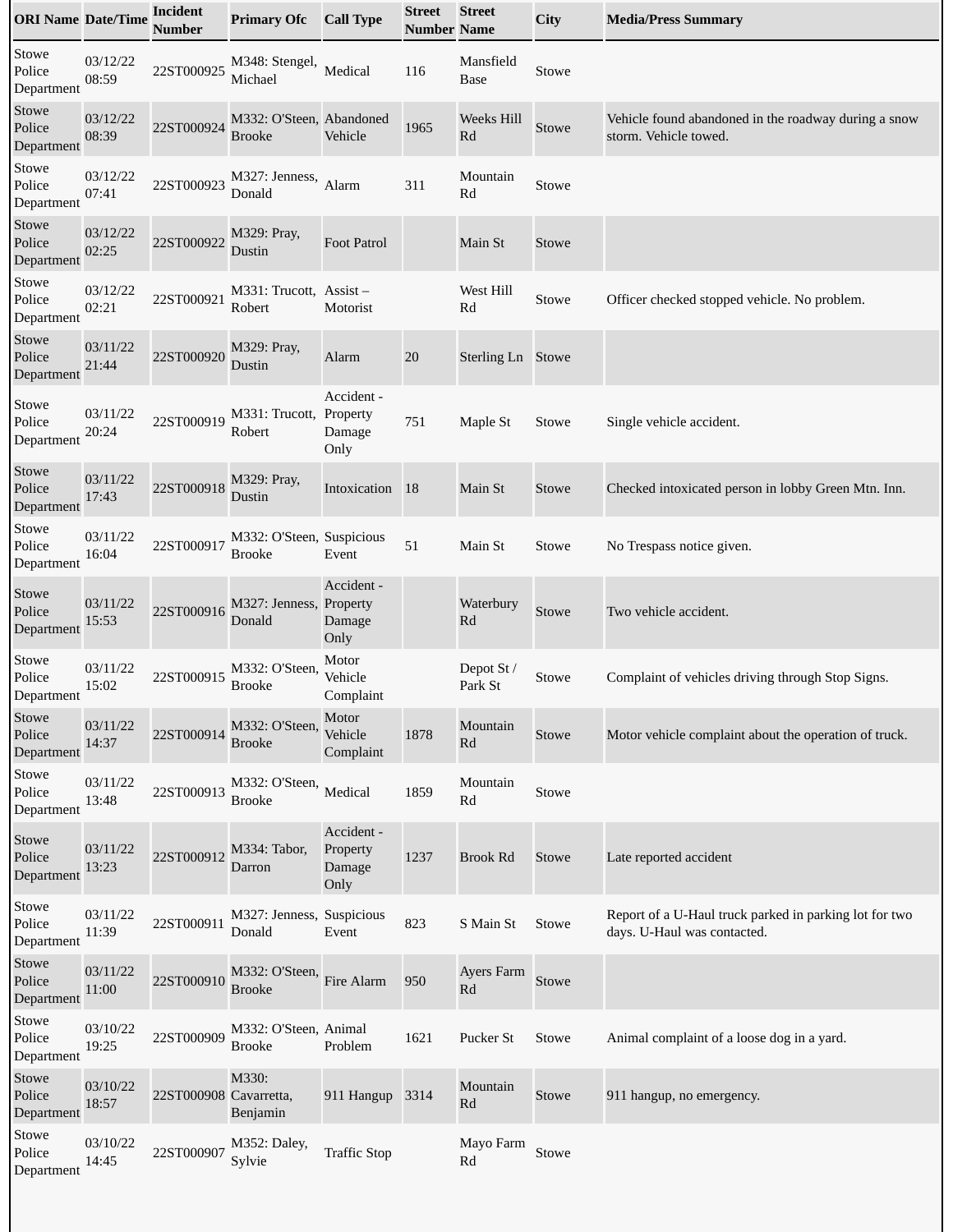| <b>ORI Name Date/Time</b>     |                   | <b>Incident</b><br>Number | <b>Primary Ofc</b>                    | <b>Call Type</b>          | <b>Street</b><br><b>Number Name</b> | <b>Street</b>                            | City  | <b>Media/Press Summary</b> |
|-------------------------------|-------------------|---------------------------|---------------------------------------|---------------------------|-------------------------------------|------------------------------------------|-------|----------------------------|
| Stowe<br>Police<br>Department | 03/10/22<br>14:26 | 22ST000906 Mazzilli,      | M323:<br>Anthony                      | <b>Traffic Stop</b>       |                                     | Old Farm<br>$\mathbf{R}\mathbf{d}$       | Stowe |                            |
| Stowe<br>Police<br>Department | 03/10/22<br>14:12 | 22ST000905 Mazzilli,      | M323:<br>Anthony                      | <b>Traffic Stop</b>       |                                     | Mayo Farm<br>Rd                          | Stowe |                            |
| Stowe<br>Police<br>Department | 03/10/22<br>14:07 | 22ST000904                | M327: Jenness,<br>Donald              | <b>Traffic Stop</b>       |                                     | West Hill<br>Rd                          | Stowe |                            |
| Stowe<br>Police<br>Department | 03/10/22<br>13:56 | 22ST000903                | M352: Daley,<br>Sylvie                | <b>Traffic Stop</b>       |                                     | West Hill<br>Rd                          | Stowe |                            |
| Stowe<br>Police<br>Department | 03/10/22<br>13:53 | 22ST000902 Mazzilli,      | M323:<br>Anthony                      | <b>Traffic Stop</b>       |                                     | Maple St                                 | Stowe |                            |
| Stowe<br>Police<br>Department | 03/10/22<br>13:35 | 22ST000901                | M352: Daley,<br>Sylvie                | <b>Traffic Stop</b>       |                                     | West Hill<br>Rd                          | Stowe |                            |
| Stowe<br>Police<br>Department | 03/10/22<br>13:31 | 22ST000900 Mazzilli,      | M323:<br>Anthony                      | <b>Traffic Stop</b>       |                                     | Maple St                                 | Stowe |                            |
| Stowe<br>Police<br>Department | 03/10/22<br>13:26 | 22ST000899                | M352: Daley,<br>Sylvie                | <b>Traffic Stop</b>       |                                     | West Hill<br>Rd                          | Stowe |                            |
| Stowe<br>Police<br>Department | 03/10/22<br>13:24 | 22ST000898                | M352: Daley,<br>Sylvie                | <b>Directed</b><br>Patrol |                                     | West Hill<br>Rd                          | Stowe |                            |
| Stowe<br>Police<br>Department | 03/10/22<br>13:22 | 22ST000897 Mazzilli,      | M323:<br>Anthony                      | <b>Traffic Stop</b>       |                                     | Maple St /<br>Cemetary                   | Stowe |                            |
| Stowe<br>Police<br>Department | 03/10/22<br>11:44 | 22ST000896                | M352: Daley,<br>Sylvie                | <b>Traffic Stop</b>       |                                     | West Hill<br>Rd                          | Stowe |                            |
| Stowe<br>Police<br>Department | 03/10/22<br>11:41 | 22ST000895 Whitcomb,      | M328:<br>Frederick                    | <b>Traffic Stop</b>       |                                     | Moscow Rd Stowe                          |       |                            |
| Stowe<br>Police<br>Department | 03/10/22<br>11:36 | 22ST000894                | M327: Jenness,<br>Donald              | <b>Traffic Stop</b>       |                                     | West Hill<br>Rd                          | Stowe |                            |
| Stowe<br>Police<br>Department | 03/10/22<br>11:24 | 22ST000893                | M327: Jenness, Traffic Stop<br>Donald |                           |                                     | Mayo Farm<br>Rd / Weeks Stowe<br>Hill Rd |       |                            |
| Stowe<br>Police<br>Department | 03/10/22<br>11:21 | 22ST000892 Whitcomb,      | M328:<br>Frederick                    | <b>Traffic Stop</b>       |                                     | Moscow Rd Stowe                          |       |                            |
| Stowe<br>Police<br>Department | 03/10/22<br>11:05 | 22ST000891                | M327: Jenness,<br>Donald              | <b>Traffic Stop</b>       |                                     | Depot St                                 | Stowe |                            |
| Stowe<br>Police<br>Department | 03/10/22<br>11:03 | 22ST000890 Whitcomb,      | M328:<br>Frederick                    | <b>Traffic Stop</b>       |                                     | Moscow Rd Stowe                          |       |                            |
| Stowe<br>Police<br>Department | 03/10/22<br>10:59 | 22ST000889 Whitcomb,      | M328:<br>Frederick                    | <b>Traffic Stop</b>       |                                     | Moscow Rd Stowe                          |       |                            |
| Stowe<br>Police<br>Department | 03/10/22<br>10:50 | 22ST000888 Whitcomb,      | M328:<br>Frederick                    | <b>Traffic Stop</b>       |                                     | Moscow Rd Stowe                          |       |                            |
| Stowe<br>Police<br>Department | 03/10/22<br>08:26 | 22ST000887                | M327: Jenness,<br>Donald              | <b>Traffic Stop</b>       |                                     | Moscow Rd Stowe                          |       |                            |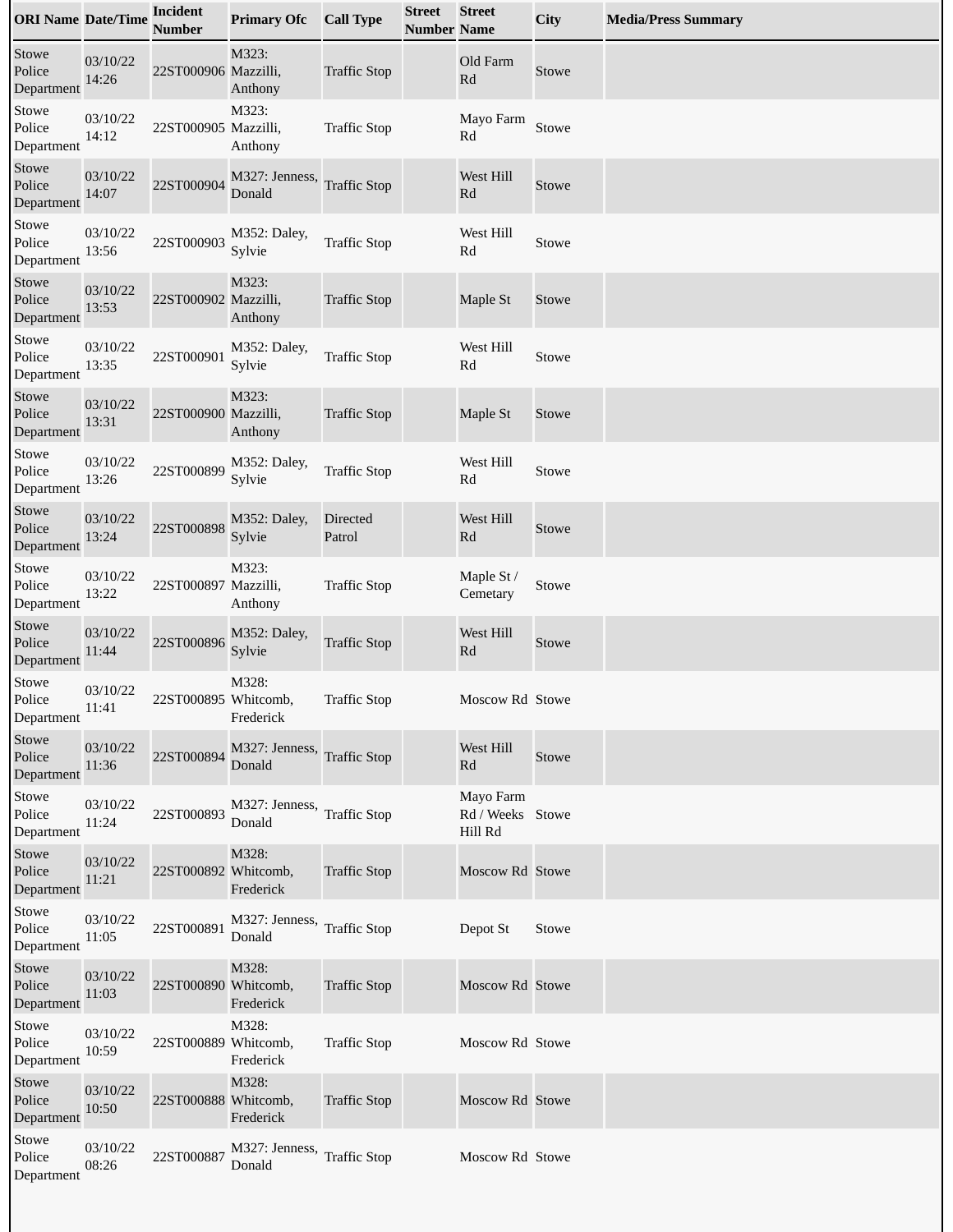| <b>ORI Name Date/Time</b>     |                   | <b>Incident</b><br><b>Number</b> | <b>Primary Ofc</b>                      | <b>Call Type</b>                         | <b>Street</b><br><b>Number Name</b> | <b>Street</b>            | City         | <b>Media/Press Summary</b>                                                                                                                                                  |
|-------------------------------|-------------------|----------------------------------|-----------------------------------------|------------------------------------------|-------------------------------------|--------------------------|--------------|-----------------------------------------------------------------------------------------------------------------------------------------------------------------------------|
| Stowe<br>Police<br>Department | 03/10/22<br>08:14 | 22ST000886                       | M327: Jenness, Directed<br>Donald       | Patrol                                   |                                     | Moscow Rd Stowe          |              |                                                                                                                                                                             |
| Stowe<br>Police<br>Department | 03/10/22<br>08:00 | 22ST000885                       | M352: Daley,<br>Sylvie                  | Directed<br>Patrol                       | 254                                 | Park St                  | Stowe        |                                                                                                                                                                             |
| Stowe<br>Police<br>Department | 03/10/22<br>07:50 | 22ST000884                       | M327: Jenness, Directed<br>Donald       | Patrol                                   | 413                                 | Barrows Rd Stowe         |              |                                                                                                                                                                             |
| Stowe<br>Police<br>Department | 03/10/22<br>07:35 | 22ST000883                       | M327: Jenness,<br>Donald                | Alarm                                    | 1190                                | Mountain<br>Rd           | Stowe        |                                                                                                                                                                             |
| Stowe<br>Police<br>Department | 03/09/22<br>22:47 | 22ST000882 Cavarretta,           | M330:<br>Benjamin                       | Suspicious<br>Event                      | 138                                 | <b>Alpine View</b><br>Rd | Stowe        | Noise complaint of gunshots. Officer didn't hear any and<br>no other suspicious activity observed.                                                                          |
| Stowe<br>Police<br>Department | 03/09/22<br>17:45 | 22ST000881 Cavarretta,           | M330:<br>Benjamin                       | Motor<br>Vehicle<br>Complaint            |                                     | Waterbury<br>Rd          | Stowe        | Report of erratic operation.                                                                                                                                                |
| Stowe<br>Police<br>Department | 03/09/22<br>12:55 | 22ST000880                       | M352: Daley,<br>Sylvie                  | Found<br>Property                        | 350                                 | S. Main St               | <b>Stowe</b> | Found boots dropped off at Stowe PD.                                                                                                                                        |
| Stowe<br>Police<br>Department | 03/09/22<br>12:41 | 22ST000879                       | M334: Tabor,<br>Darron                  | Parking<br>Problem                       | 14                                  | Pond St                  | Stowe        | Question about vehicle parking on private property.                                                                                                                         |
| Stowe<br>Police<br>Department | 03/09/22<br>10:14 | 22ST000878                       | M327: Jenness,<br>Donald                | Trespassing                              | 911                                 | S Main St                | Stowe        | Sherilynn Cote, age 40 of Stowe, VT, was arrested for<br>Unlawful Trespass and Retail Theft. Theodore Farnham,<br>age 51, of Stowe, VT, was arrested for Unlawful Trespass. |
| Stowe<br>Police<br>Department | 03/09/22<br>09:34 | 22ST000877                       | M334: Tabor,<br>Darron                  | Property<br>Watch                        | 746                                 | Hollow<br>View Rd        | Stowe        |                                                                                                                                                                             |
| Stowe<br>Police<br>Department | 03/09/22<br>08:55 | 22ST000876                       | M327: Jenness, Accident -<br>Donald     | <b>LSA</b>                               | 1490                                | Pucker St                | Stowe        | An unknown vehicle damaged a post and sign, under<br>investigation.                                                                                                         |
| Stowe<br>Police<br>Department | 03/09/22<br>07:27 | 22ST000875                       | M327: Jenness, Property<br>Donald       | Accident -<br>Damage<br>Only             | 1091                                | Pucker St                | Stowe        | Two-vehicle crash.                                                                                                                                                          |
| Stowe<br>Police<br>Department | 03/09/22<br>05:19 | 22ST000874                       | M331: Trucott,<br>Robert                | <b>Directed</b><br>Patrol                |                                     | Maple St                 | Stowe        |                                                                                                                                                                             |
| Stowe<br>Police<br>Department | 03/09/22<br>02:06 | 22ST000873                       | M329: Pray,<br>Dustin                   | Foot Patrol                              |                                     | Main St                  | Stowe        | Foot patrol                                                                                                                                                                 |
| Stowe<br>Police<br>Department | 03/08/22<br>19:04 | 22ST000872                       | M331: Trucott,<br>Robert                | Medical                                  | 1022                                | <b>Brook Rd</b>          | Stowe        |                                                                                                                                                                             |
| Stowe<br>Police<br>Department | 03/08/22<br>16:53 | 22ST000871 Cavarretta,           | M330:<br>Benjamin                       | Intoxication 55                          |                                     | Mountain<br>Rd           | Stowe        | Intoxicated person fell on side of road. Person was taken<br>to hospital by Stowe EMS.                                                                                      |
| Stowe<br>Police<br>Department | 03/08/22<br>14:39 | 22ST000870                       | M332: O'Steen, Traffic<br><b>Brooke</b> | Hazard                                   |                                     | Stagecoach<br>Rd         | Stowe        | Trash in the roadway moved to side of road.                                                                                                                                 |
| Stowe<br>Police<br>Department | 03/08/22<br>13:19 | 22ST000869 Cavarretta,           | M330:<br>Benjamin                       | Accident -<br>Property<br>Damage<br>Only | 2697                                | W Hill Rd                | Stowe        | Single vehicle accident.                                                                                                                                                    |
| Stowe<br>Police<br>Department | 03/08/22<br>12:51 | 22ST000868 Cavarretta,           | M330:<br>Benjamin                       | Motor<br>Vehicle<br>Complaint            |                                     | Pucker St,<br>Maple St   | Stowe        | Complainant reported being tailgated, was only able to<br>provide a vague description of the vehicle. Vehicle was not<br>located.                                           |
| Stowe<br>Police<br>Department | 03/08/22<br>08:17 | 22ST000866                       | M332: O'Steen,<br><b>Brooke</b>         | Mental<br>Health<br>Incident             | 72                                  | Harrel St                | Morristown   | Assisted the Morristown Police with mental health<br>incident.                                                                                                              |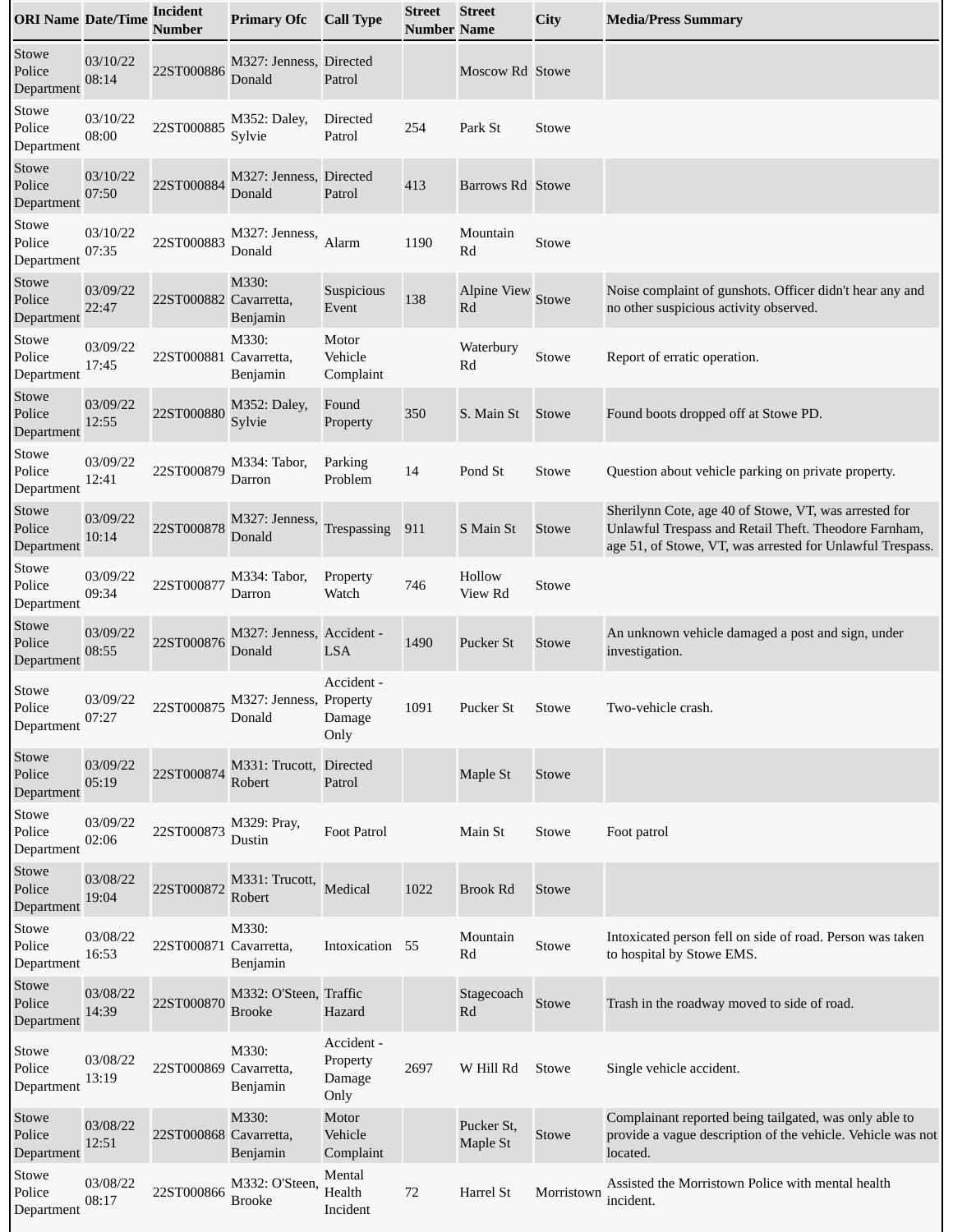| <b>ORI Name Date/Time</b>     |                   | <b>Incident</b><br>Number | <b>Primary Ofc</b>                       | <b>Call Type</b>                         | <b>Street</b><br><b>Number Name</b> | <b>Street</b>                                              | City         | <b>Media/Press Summary</b>                                                 |
|-------------------------------|-------------------|---------------------------|------------------------------------------|------------------------------------------|-------------------------------------|------------------------------------------------------------|--------------|----------------------------------------------------------------------------|
| Stowe<br>Police<br>Department | 03/08/22<br>07:32 | 22ST000865                | M332: O'Steen, Directed<br><b>Brooke</b> | Patrol                                   | 254                                 | Park St                                                    | Stowe        |                                                                            |
| Stowe<br>Police<br>Department | 03/08/22<br>07:19 | 22ST000864 Cavarretta,    | M330:<br>Benjamin                        | Directed<br>Patrol                       |                                     | Barrows Rd Stowe                                           |              |                                                                            |
| Stowe<br>Police<br>Department | 03/08/22<br>03:19 | 22ST000863                | M329: Pray,<br>Dustin                    | <b>Foot Patrol</b>                       |                                     | Main St                                                    | Stowe        | Foot patrol                                                                |
| Stowe<br>Police<br>Department | 03/07/22<br>16:07 | 22ST000862                | M332: O'Steen, Animal<br><b>Brooke</b>   | Problem                                  |                                     | Clark Rd                                                   | Stowe        | Dog got away and bit a person walking. No injury.                          |
| Stowe<br>Police<br>Department | 03/07/22<br>15:45 | 22ST000861                | M332: O'Steen,<br><b>Brooke</b>          | Theft                                    | 1199                                | Waterbury<br>Rd                                            | Stowe        | Theft of delivered packages.                                               |
| Stowe<br>Police<br>Department | 03/07/22<br>15:29 | 22ST000860                | M335: Sawyer,<br>James                   | Alarm                                    | 967                                 | Robinson<br>Springs Rd                                     | Stowe        |                                                                            |
| Stowe<br>Police<br>Department | 03/07/22<br>13:54 | 22ST000859                | M334: Tabor,<br>Darron                   | Accident -<br>Property<br>Damage<br>Only |                                     | Edson Hill<br>$\ensuremath{\text{Rd}}$ /<br>Mountain<br>Rd | Stowe        | Late reported accident.                                                    |
| Stowe<br>Police<br>Department | 03/07/22<br>13:26 | 22ST000858                | M334: Tabor,<br>Darron                   | Parking<br>Problem                       | 403                                 | Spruce Peak Stowe                                          |              | Vehicle parked on private property.                                        |
| Stowe<br>Police<br>Department | 03/07/22<br>13:19 | 22ST000857                | M332: O'Steen, Assist -<br><b>Brooke</b> | Agency                                   | 246                                 | S Main St                                                  | <b>Stowe</b> | Officers stood-by as Sheriff's Department served papers.                   |
| Stowe<br>Police<br>Department | 03/07/22<br>12:09 | 22ST000856                | M335: Sawyer, Property<br>James          | Accident -<br>Damage<br>Only             | 1606                                | <b>Pucker St</b>                                           | Stowe        | 2 car crash.                                                               |
| Stowe<br>Police<br>Department | 03/07/22<br>09:16 | 22ST000855                | M332: O'Steen, Welfare<br><b>Brooke</b>  | Check                                    |                                     | Covered<br><b>Bridge Rd</b>                                | Stowe        | Welfare check on two people sleeping in a car. People<br>found to be okay. |
| Stowe<br>Police<br>Department | 03/07/22<br>09:02 | 22ST000854                | M332: O'Steen, Traffic Stop<br>Brooke    |                                          |                                     | Mountain<br>Rd                                             | Stowe        |                                                                            |
| Stowe<br>Police<br>Department | 03/07/22<br>08:54 | 22ST000853                | M334: Tabor,<br>Darron                   | Accident -<br>Property<br>Damage<br>Only | 4081                                | Mountain<br>Rd                                             | Stowe        | Late reported accident.                                                    |
| Stowe<br>Police<br>Department | 03/07/22<br>07:54 | 22ST000852                | M335: Sawyer, Directed<br>James          | Patrol                                   | 413                                 | Barrows Rd Stowe                                           |              |                                                                            |
| Stowe<br>Police<br>Department | 03/07/22<br>07:35 | 22ST000851                | M332: O'Steen, Directed<br><b>Brooke</b> | Patrol                                   | 254                                 | Park St                                                    | Stowe        |                                                                            |
| Stowe<br>Police<br>Department | 03/06/22<br>18:31 | 22ST000850 Mazzilli,      | M323:<br>Anthony                         | Alarm                                    | 843                                 | Spruce Peak Stowe                                          |              |                                                                            |
| Stowe<br>Police<br>Department | 03/06/22<br>17:02 | 22ST000849                | M327: Jenness, Assist -<br>Donald        | Agency                                   | 14                                  | S Main St                                                  | Stowe        | Served a citation for the Lamoille County Sheriff's<br>Department.         |
| Stowe<br>Police<br>Department | 03/06/22<br>16:31 | 22ST000848                | M352: Daley,<br>Sylvie                   | Medical                                  | 2115                                | Stowe<br><b>Hollow Rd</b>                                  | Stowe        |                                                                            |
| Stowe<br>Police<br>Department | 03/06/22<br>15:57 | 22ST000847                | M327: Jenness,<br>Donald                 | Alarm                                    | 1248                                | Waterbury<br>Rd                                            | Stowe        |                                                                            |
|                               |                   |                           |                                          |                                          |                                     |                                                            |              |                                                                            |